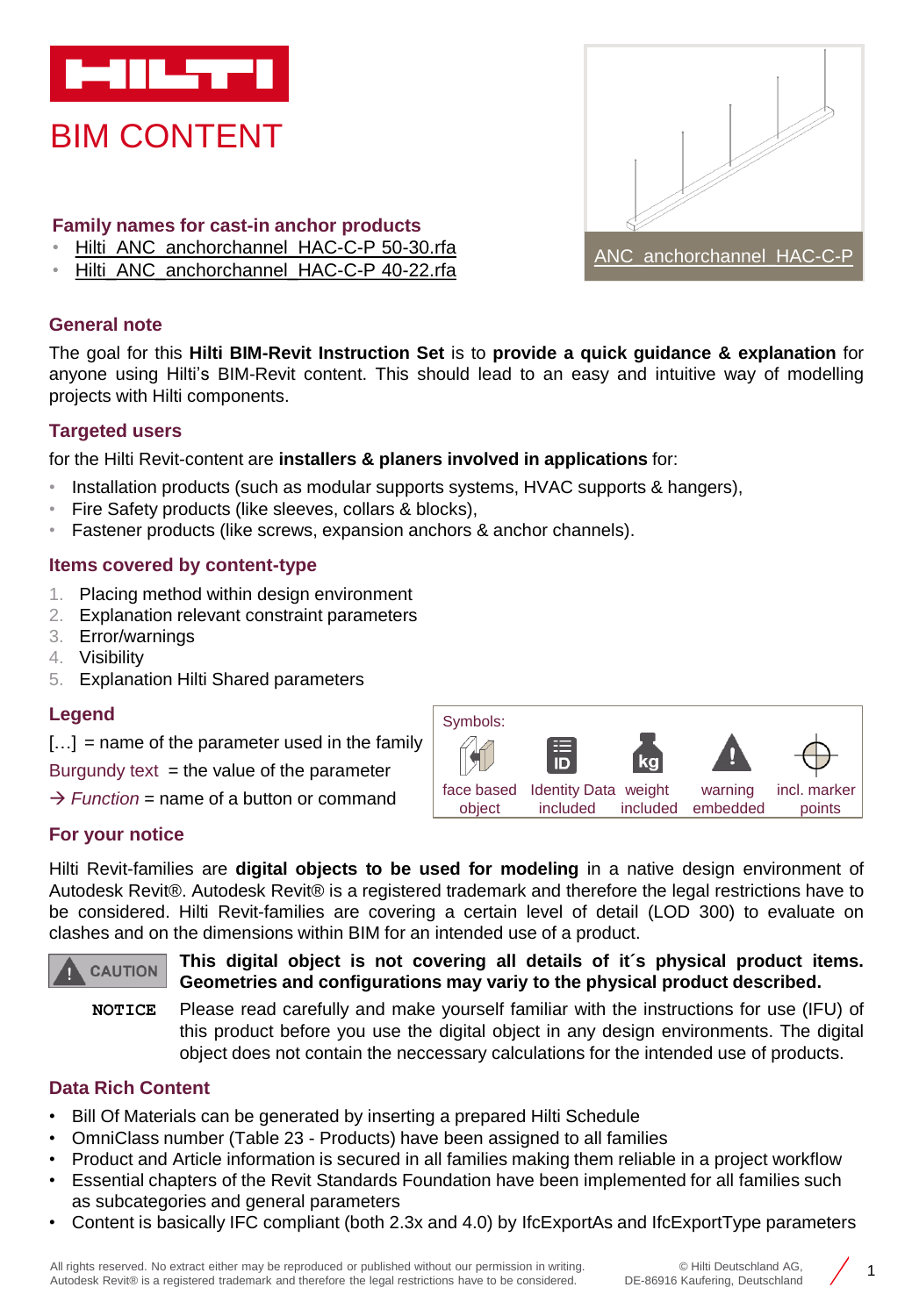

HAC-C-P 40/22 F

**Structural Connections (1)** 

Properties

Constraints

Anchor depth

Hilti\_prefab\_phase

RSen\_C\_code\_manufacturer\_... 2277358

RSen\_C\_product\_description HAC-C-P 40/22 1050 F

length Number of anchors

Middle

Right Left

Length warning

**Dimensions** RSen\_C\_length

General

Text

### **Family names for cast-in anchor products**

Hilti\_ANC\_anchorchannel\_HAC-C-P 40-22

1050.0

150.0

 $\overline{5}$ 

 $\Box$ 

□ 1050.0

1050.0

- [Hilti\\_ANC\\_anchorchannel\\_HAC-C-P 50-30.rfa](https://www.bimobject.com/hilti/product/hac_c_p_hot_rolled)
- [Hilti\\_ANC\\_anchorchannel\\_HAC-C-P 40-22.rfa](https://www.bimobject.com/hilti/product/hac_c_p_hot_rolled)

 $\overline{\smile}$   $\boxplus$  Edit Ty

 $\hat{\mathbf{x}}$ 

 $\hat{\mathbf{z}}$ 



# [ANC\\_anchorchannel\\_HAC-C-P](https://www.bimobject.com/hilti/product/hac_c_p_hot_rolled)

Naming convention ANC\_anchorchannel\_HAC-C-P [hot\_rolled]: v1.01

- Profile width / profile height [e.g. 50-30]
- $\cdot$  A4 = stainless

 $\frac{1}{2}$ 

.<br>- ANC\_anchorchannel\_HAC-

Structural<br>C-P 40-32 omechon<br>HAC-C-B-4  $\cdot$  F = hot dipped galanized

→ *Spacebar* to rotate the object by 90 degree around the insert point on the host it´s been placed.



| raints |  |
|--------|--|

| Reference of provided Hilti family properties |                                                                                                                                                                                                                |  |  |
|-----------------------------------------------|----------------------------------------------------------------------------------------------------------------------------------------------------------------------------------------------------------------|--|--|
| length $(L)$                                  | Define length of the anchorchannel object within range                                                                                                                                                         |  |  |
| Number of anchors (n)                         | Define number of anchors for the object within range                                                                                                                                                           |  |  |
| Anchor depth (d)                              | Define anchor depth (d) within product range                                                                                                                                                                   |  |  |
| <b>Right</b>                                  | $\triangledown$ Activate, to set the start point of the object to the right end<br>of the anchorchannel (will deactivate [middle])                                                                             |  |  |
| Left                                          | $\nabla$ Activate, to set the start point of the object to the left end of<br>the anchorchannel (will deactivate [middle])                                                                                     |  |  |
| <b>Middle</b>                                 | Default pre-defined start/placing point of the anchorchannel<br>object                                                                                                                                         |  |  |
| warning $(!)$                                 | (L)  if exceeding maximum product range for [length]<br>(n)  if exceeding maximum number of anchors<br>(d)  if exceeding maximum anchor depth<br>if both options [left] and [right] are activated concurrently |  |  |
| Text  Hilti_prefab_phase                      | Define tag prefab phase for project / logistics management                                                                                                                                                     |  |  |
| General                                       |                                                                                                                                                                                                                |  |  |
| [RSen_C_code_manufacturer<br>_product]        | Implemented to generate proper Schedules/Quantities (e.g.<br><b>Bill Of Material)</b>                                                                                                                          |  |  |
| [RSen_C_product_description]                  | Implemented to generate proper Schedules/Quantities                                                                                                                                                            |  |  |
| Dimensions RSen_C_length                      | Implemented to generate proper quantities take off                                                                                                                                                             |  |  |

All rights reserved. No extract either may be reproduced or published without our permission in writing. Autodesk Revit® is a registered trademark and therefore the legal restrictions have to be considered.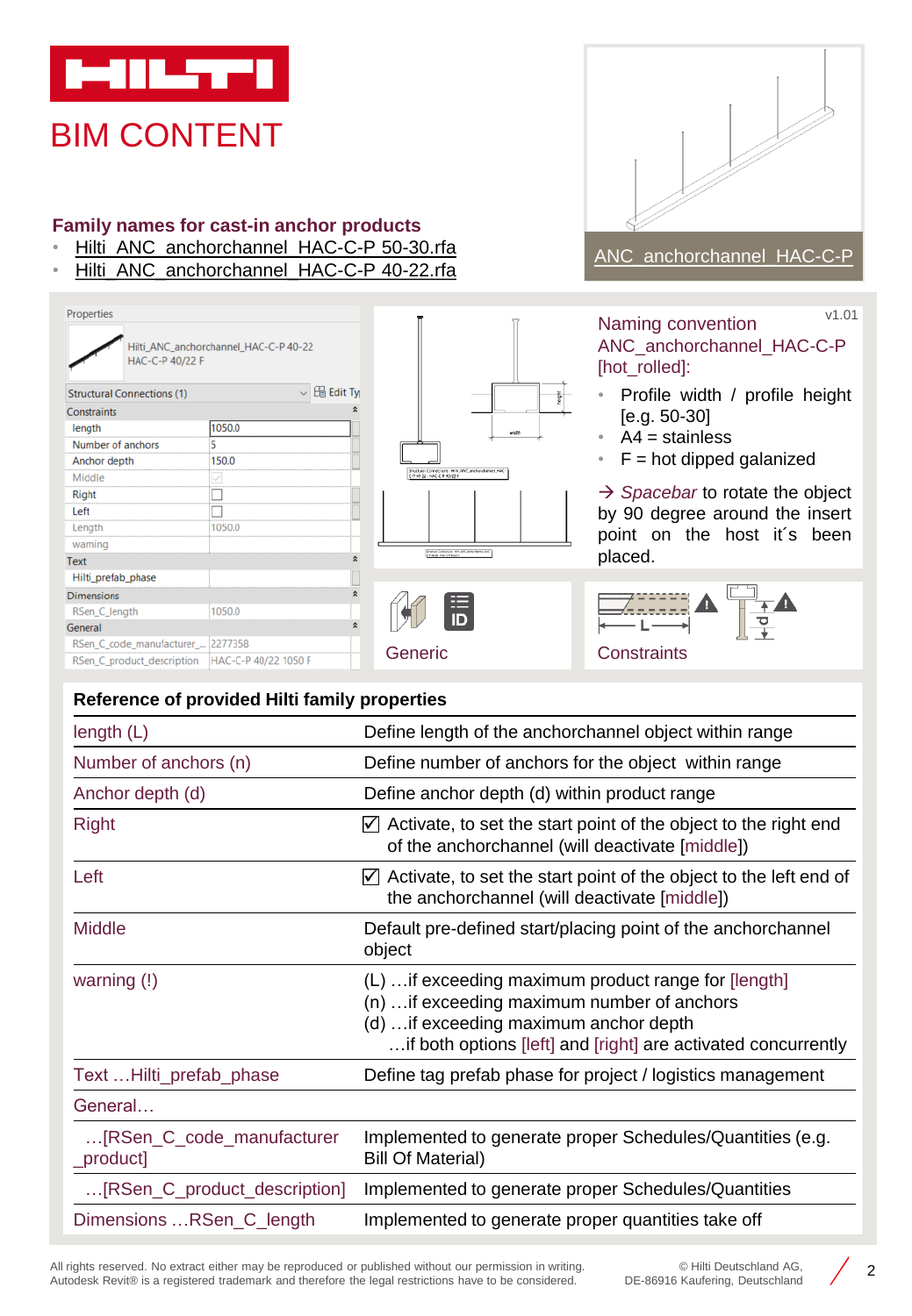

# HOW TO: ANCHOR CHANNEL HAC-C-P



# **Step: Product data and calculation**

PROFIS Anchor [Channel](https://www.hilti.de/c/CLS_CUSTOMER_SOFTWARE/CLS__SOFTWARE_FASTENING_SYSTEMS/r3604720?itemCode=2097334)

Please make sure that the data and results of Hilti PROFIS Anchor Channel must be checked for agreement with existing conditions and for plausibility, before placing any object in your BIM modelling environment.

### **Step: Placement**

Placing the Anchor Channel (Structural Connections) can be done in a 3D view or in a floor plan to a host object using  $\rightarrow$ *Place on Face* (best option), → *Place on Vertical Face* or → *Place on Work Plane.*

The insert point of the family can be chosen as [Middle], [Left] or [Right] as implemented in → *Properties*.

[family category] = Structural Connections



→ *Spacebar* to rotate the anchor channel object by 90 degree around the insert point on the host it´s been placed.

If → *Place on Work Plane* used, you must use → *Flip Work Plane* to correct the orientation.

### **Step: Configuration of Constraints**

When the profile position is not defined correctly, e.g. [Left] and [Right] concurrently, a warning text will appear. Also an exclamation mark is shown in 3D.

### **Warning**



A warning text appears, if both options [left] and [right] are activated.



| Place on                          |                        | Place on Place on                     |                 |
|-----------------------------------|------------------------|---------------------------------------|-----------------|
| Vertical Face                     | Face                   | Work Plane                            |                 |
|                                   | Placement              |                                       |                 |
| Properties                        |                        |                                       |                 |
|                                   | HAC-C 40/22 450 F      | Hilti_ANC_anchorchannel_HAC-C 40-22   |                 |
| <b>Structural Connections (1)</b> |                        |                                       | <b>Edit Typ</b> |
| Constraints<br>Middle             |                        |                                       |                 |
| <b>Right</b>                      |                        |                                       |                 |
| Left                              |                        |                                       |                 |
| warning                           |                        |                                       |                 |
|                                   | Structural Connections |                                       |                 |
|                                   |                        | Hilti_ANC_anchorchannel_HAC-C-P 40-22 |                 |
|                                   | HAC-C-P 40/22 A4       |                                       |                 |
|                                   | HAC-C-P 40/22 F        |                                       |                 |
|                                   |                        | Hilti ANC anchorchannel HAC-C-P 50-30 |                 |
|                                   | HAC-C-P 50/30 A4       |                                       |                 |
|                                   | HAC-C-P 50/30 F        |                                       |                 |



### **Additional Information**

Material of the element is set (predefined) within Type Properties. These values have already been assigned while loading the family/types into a project.